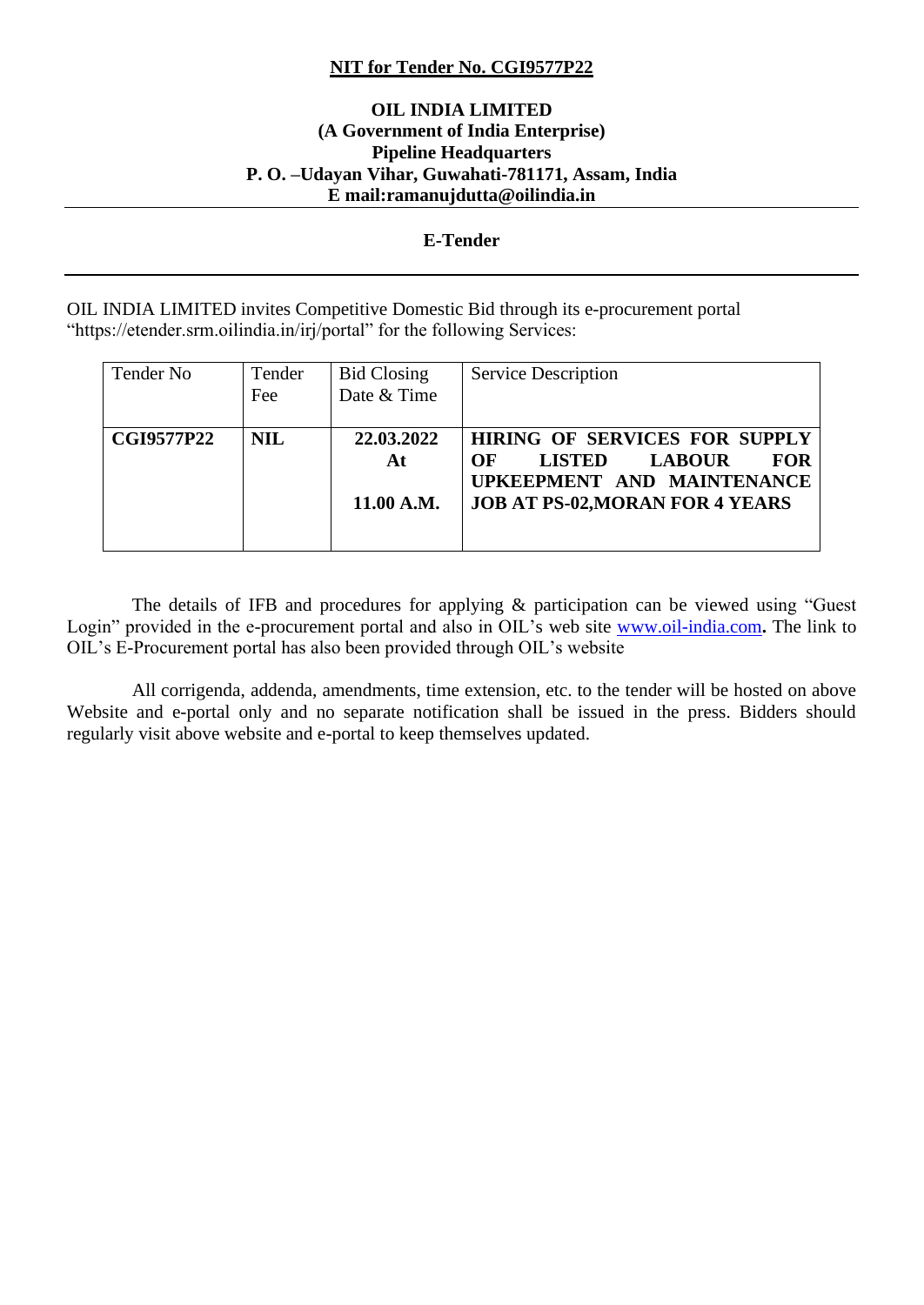# **BID REJECTION CRITERIA(BRC) / BID EVALUATION CRITERIA (BEC)**

## **BEC / BRC :**

# 1. BID REJECTION CRITERIA (BRC):

The bid shall conform to the specifications and terms and conditions given in the Bidding Documents. Bids will be rejected in case material and services offered do not conform to the required parameters stipulated in the technical specifications. Notwithstanding the general conformity of the bid to the stipulated specifications, the following requirements will have to be particularly met by the Bidders without which the same will be considered as non-responsive and rejected. All the documents related to BRC shall be submitted along with the Techno-Commercial Bid.

1.1. FINANCIAL REQUIREMENTS FOR BIDDERS:

#### 1.1.1. **Annual Financial Turnover of the bidder during any of preceding three financial/ accounting years from the original bid closing date should be at least Rs.14,52,500.00**

For consortium: At least one member of the consortium to meet the above criteria of 50% turnover. The other members of consortium should meet minimum 25% turnover requirement.

1.1.2. Net worth of bidder must be positive for preceding financial/ accounting year.

1.1.3. Considering the time required for preparation of Financial Statements, if the last date of preceding financial/ accounting year falls within the preceding six months reckoned from the original bid closing date and the Financial Statements of the preceding financial/ accounting year are not available with the bidder, then the financial turnover of the previous three financial / accounting years excluding the preceding financial/ accounting year will be considered. In such cases, the Net worth of the previous financial/ accounting year excluding the preceding financial/ accounting year will be considered. However, the bidder has to submit an affidavit/ undertaking certifying that the balance sheet/ Financial Statements for the financial year ....... (as the case may be) has actually not been audited so far.

1.1.4. Documentary evidence: For proof of Annual Turnover & Net worth any one of the following documents must be submitted along with the bid:

1.1.4.1. A certificate issued by a practicing Chartered/Cost Accountant (with Membership Number and Firm Registration Number), certifying the Annual turnover & Net worth as per format prescribed in

ANNEXURE. OR 1.1.4.2. Audited Balance Sheet along with Profit & Loss account.

1.1.5. In case the bidder is a Central Govt. Organization/PSU/State Govt. Organization/Semi-State Govt. Organization or any other Central/State Govt. Undertaking, where the auditor is appointed only after the approval of Comptroller and Auditor General of India and the Central Government, their certificates may be accepted even though FRN is not available. However, bidder needs to provide documentary evidence for the same.

## 1.2. TECHNICAL REQUIREMENTS FOR BIDDERS

1.2.1. Experience: Bidder must have relevant experience in carrying out similar nature of jobs with contract works in previous 7 (seven) years to be reckoned from the original bid closing date, complying with the following:

1.2.1.1. **One similar successfully completed work costing not less than Rs.24,20,700.00** 1.2.1.2. "**Similar nature of job" means the bidder shall have the experience of the bidder shall have the experience of "Providing services of supply of Labour in Central Govt. Organization/ PSU/**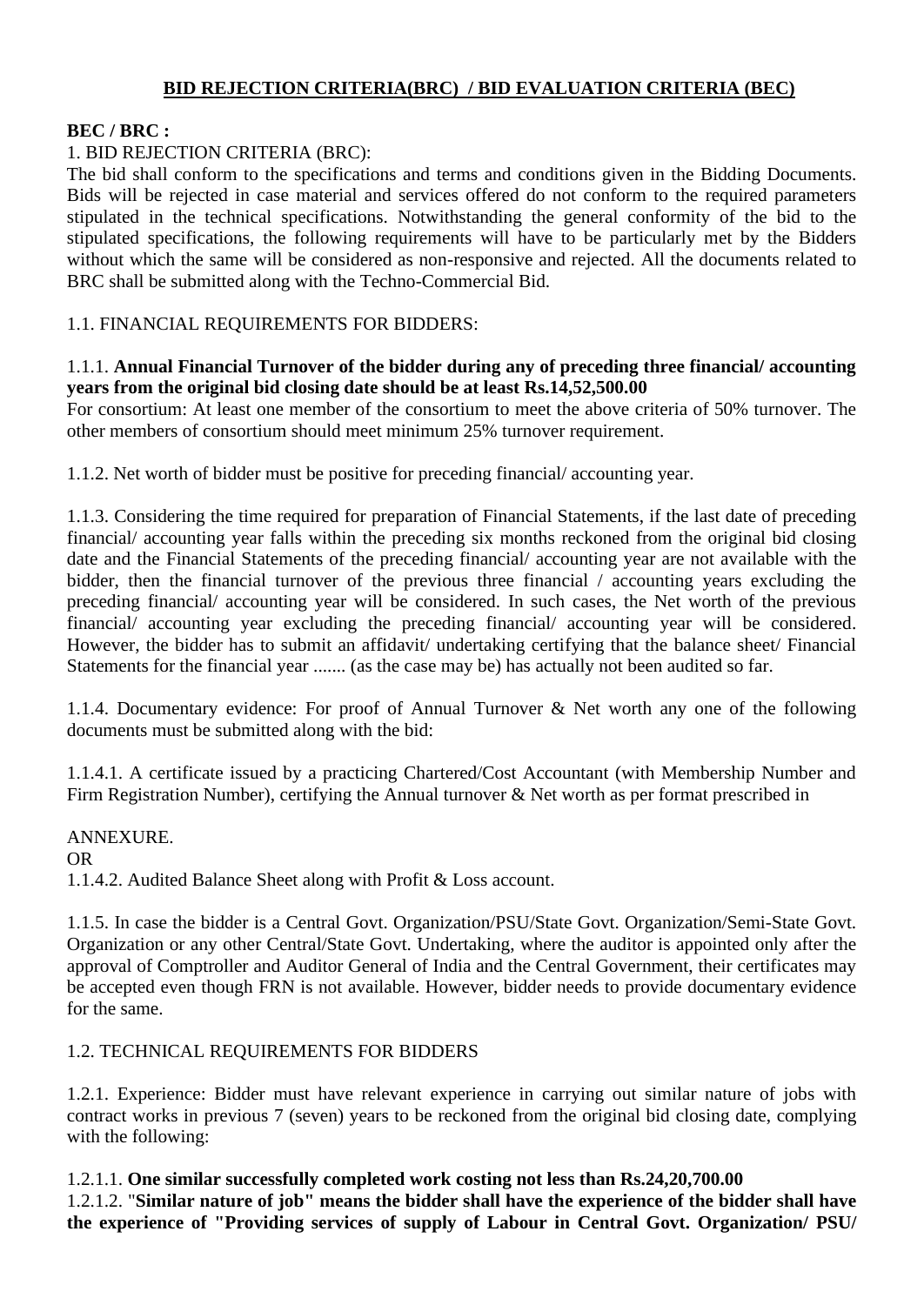## **State Govt. Organization/ Semi-State Govt. Organization or any other Central/ State Govt. Undertaking in India" during last 7 (seven) years ending bid closing date.**

1.2.1.3. A job executed by a bidder for its own organization / subsidiary cannot be considered as experience for the purpose of meeting BEC/ BRC.

1.2.1.4. For proof of requisite experience and relevant technical requirements, any one of the following documents/photocopies must be submitted along with the bid:

1.2.1.4.1**. In case of OIL contractors, copy of 'Certificate of Completion(COC)'/ 'Certificate of Payments (COP)'/ 'Service Entry Sheet' of jobs successfully completed, during last 7(seven) years ending bid closing date, showing gross value of job done. It may be clearly noted that simply mentioning of OIL CCO Number will not be accepted.**

1.2.1.4.2. Relevant certificate issued by any other Public Sector Undertaking/Govt. Department in last seven (07) years ending bid closing date showing:

a) Gross value of job done; and

b) Nature of job done; and

c) Time period covering the financial year(s) as per NIT; and

d) Clearly mentioning job completion date.

1.2.1.4.3. In case of tenders for Annual rate contracts / Maintenance and Service contracts, if the prospective bidder is executing rate / maintenance /service contract which is still running and the contract value/ quantity executed prior to due date of bid submission is equal to or more than the minimum prescribed value in the BEC such experience will also be taken in to consideration provided that the bidder has submitted satisfactory work / supply / service execution certificate issued by end user.

1.2.2. Other Technical criteria for bidder to qualify:

# 1.2.2.1. **The Bidder must have a business office establishment within 50 Km radius of Pump Station – 2,Moran. Documentary evidence must be provided in the form of Municipality Valid trade license or other such documents which satisfies as a proof of having the office establishment.**

(a) Trade License issued by the local authority in the name of the Firm or

(b) Landline phone number in the name of the Firm or

(c) Electricity bill for last one year in the name of the Firm

1.3. All the supporting documents in compliance to BRC requirements above shall be scanned and uploaded along with the technical bid. Non-submission of the documents will result in rejection of bids.

# 1.4. **Relaxation for OIL's existing contractors:**

**In case of contractors who are providing similar services of listed/unlisted contract labours to OIL (Pipeline Department at PHQ or Pump Stations) for at least six months in the last three years as on Bid Closing date (BCD) will be exempted from submission of documents under clauses of Financial and Experience criteria of BRC conditions. However, they will have to provide the following documentary evidence:**

**i) Copy of OIL's Work Order or**

**ii) Copy of OIL's Contract copy.**

**Simply mentioning of OIL Contract Number or Work Order Number without the copy will not be acceptable.**

1.5. Any bid not complying BRC requirements shall be summarily rejected.

1.6. Bidders must have PF Account in their name issued by Regional Provident Fund Commissioner and ESI registration. Documentary evidence of the same is to be submitted.

1.7. Deviation to the following provision of the tender document liable for rejection of Bid: i. Firm price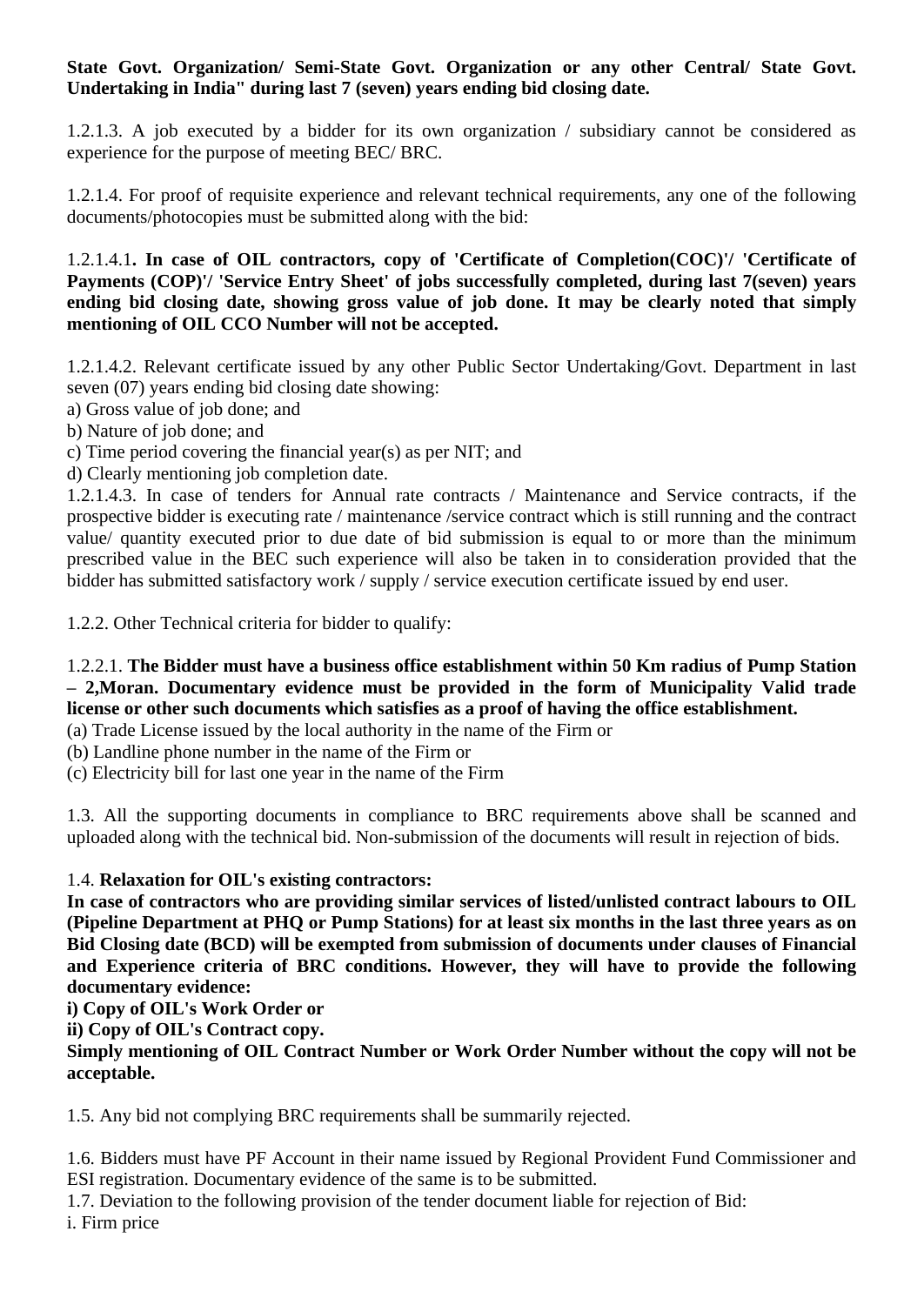- ii. EMD / Bid Bond
- iii. Scope of work
- iv. Specifications
- v. Price Schedule
- vi. Delivery / Completion Schedule
- vii. Period of Validity of Bid
- viii. Liquidated Damages
- ix. Performance Bank Guarantee / Security deposit
- x. Guarantee of material / work
- xi. Arbitration / Resolution of Dispute
- xii. Force Majeure
- xiii. Applicable Laws
- xiv. Integrity Pact, if applicable

xv. Any other condition specifically mentioned in the tender documents elsewhere that non-compliance of the clause lead to rejection of the bid.

1.8. The bidder must furnish the following:

- 1. Tax Exemption Certificate, if any, if applicable
- 2. Sales Tax registration No., if applicable
- 3. PAN no. (Photocopy of the PAN card required)
- 4. Service Tax/ GST registration No., if applicable:
- 5. VAT registration no., if applicable
- 6. Bank account no. with name of bank, type of account, Bank address & IFSC code.
- 7. P.F. Code, if applicable
- **1.9 CONTRACTOR'S COMMISSION (PROFIT, ESTABLISHMENT, HANDLING CHARGES ETC.) QUOTED BY THE SUCCESSFUL BIDDER MUST BE FIRM DURING THE PERFORMANCE OF THE CONTRACT AND NOT SUBJECT TO VARIATION ON ANY ACCOUNT WHATSOEVER. ANY BID SUBMITTED WITH ADJUSTABLE PRICE QUOTATION OTHER THAN THE ABOVE WILL BE TREATED AS NON-RESPONSIVE AND REJECTED.**
- **2.0 THE BIDDERS MUST QUOTE THE PROFIT, ESTABLISHMENT & HANDLING ELEMENT IN PERCENTAGE TERMS ONLY WHERE THE LOWER CEILING OF THE MARGIN IS 5.00% (FIVE PERCENT) AND THE UPPER CEILING IS 7.5% (SEVEN POINT FIVE PERCENT) AND THE VALUE UP TO TWO DECIMAL PLACES WILL ONLY BE CONSIDERED. BIDDER QUOTING BELOW 5.00% AND ABOVE 7.5% 'PROFIT, ESTABLISHMENT AND HANDLING CHARGE' WILL BE SUMMARILY REJECTED.**

## 3.0. COMMERCIAL:

3.0.1. Bidder shall submit the offer under "**Single Stage Two Bid System**".

3.0.2. Bidder shall furnish Bid Security along with Bid. Any bid not accompanied by a proper bid security will be rejected. Bidder shall submit original document to the address as specified with BCD before Bid opening date and time, otherwise Bid will be rejected. A scanned copy of this document should also be uploaded along with the bid.

3.0.3. Bid security/EMD is not required against the tender. However, **Bid Security Declaration** is required and same must be submitted along with technical bid. The Bid Security Declaration format is attached vide Proforma E. Any bid not accompanied with Bid Security Declaration (As per Format) will be rejected without any further consideration.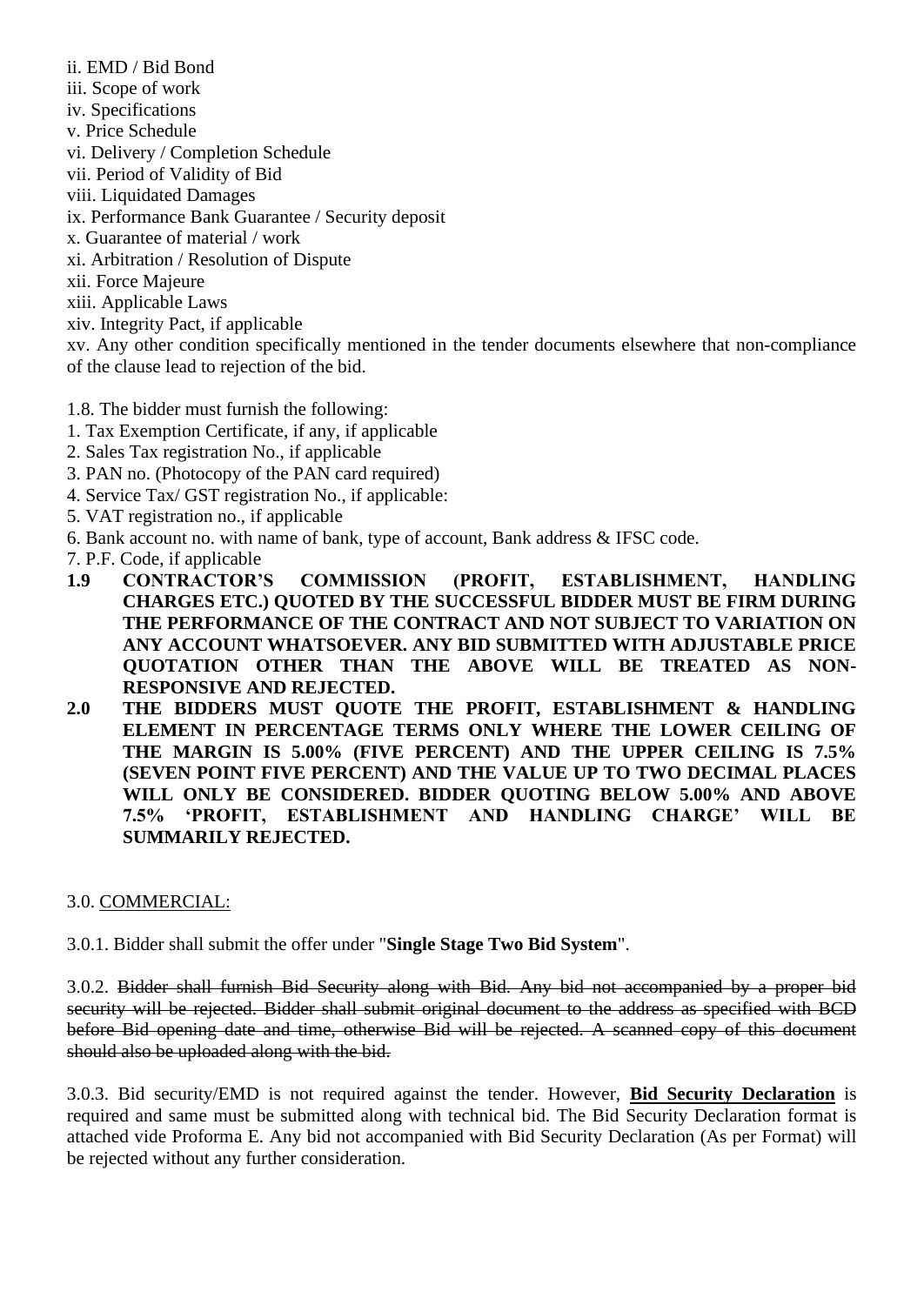3.0.4. Bidder shall furnish Bid Security as referred in Relevant Section of the Bid document so as to reach the Company (i.e. OIL) before due date of closing. Any bid for which bid security is not received before due Date of Bid Closing will be rejected.

3.0.5. Validity of the bid shall be minimum 120 days. Bids with lesser validity will be rejected.

3.0.6. Any bid received in the form of Telex/Cable/Fax/E-mail/ Telephone call will not be accepted.

3.0.7. Bidders must quote clearly and strictly in accordance with the price schedule outlined in relevant section of Bidding Documents; otherwise the bid will be rejected.

3.0.8. Any bid containing false statement will be rejected.

3.0.9. The Bid Documents are not transferable. Bids made by parties who have not purchased the Bid Documents from the Company will be rejected.

3.0.10. Any Bid received by the Company after the deadline for submission of bids prescribed by the Company will be rejected.

3.0.11. Price quoted by the successful Bidder must be firm during the performance of the Contract and not subject to variation on any account. A bid submitted with an adjustable price will be treated as nonresponsive and rejected.

3.0.12. The following Clauses with all its sub-clauses should be agreed in toto, failing which the bid will be rejected. To this effect Bidder shall submit an undertaking along with the Technical Bid.

a) Performance Security Clause

- b) Force Majeure Clause
- c) Termination Clause
- d) Settlement of disputes Clause
- e) Liquidated Damages Clause.
- f) Acceptance of Jurisdiction and applicable law.
- g) Tax liabilities clause.
- h) Insurance clause.
- i) With holding clause.
- j) Liability clause.
- k) Set off clause

4.10. GENERAL:

4.10.1. In case Bidder takes exception to any clause of Tender Document not covered under BEC/BRC, then the Company has the discretion to load or reject the offer on account of such exception if the Bidder does not withdraw/ modify the deviation when/as advised by the Company. The loading so done by the Company will be final and binding on the Bidders. No deviation will however, be accepted in the clauses covered under BEC/BRC.

4.10.2. To ascertain the substantial responsiveness of the bid the Company reserves the right to ask the Bidder for clarification in respect of clauses covered under BEC/BRC also and such clarification fulfilling the BEC/BRC clauses must be received on or before the deadline given by the Company, failing which the offer will summarily be rejected.

4.10.3. In case, any of the clauses in the BRC contradict with other clauses of Bid Document elsewhere, then the clauses in the BRC shall prevail.

4.10.4. Bidder shall fulfill all the relevant clauses applicable for this e-Tender.

1.10.5. The original copy of documents [submitted by bidders(s)] shall have to be produced by bidder(s) to OIL as and when asked for.